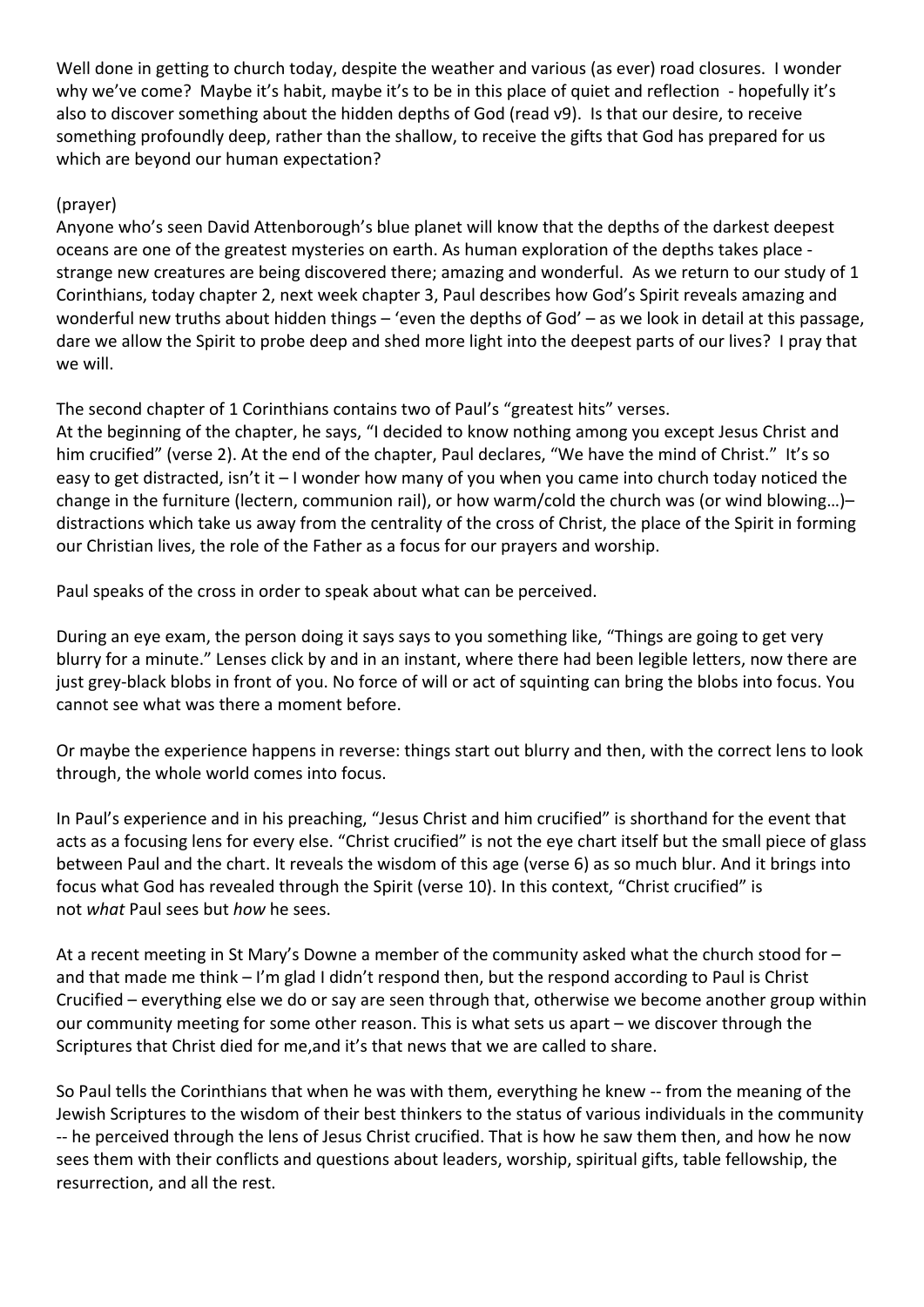This interpretation of "Jesus Christ and him crucified," begs two questions: (1) what does the shorthand, "Jesus Christ and him crucified" mean? and (2) what does it bring into focus?

The cross of Christ (1 Corinthians 1:17), the word of the cross (1:18) and "Christ crucified" (1:23) are all shorthand for God's intervention into this age, to bring about a new one. I've been reading a book called 'Edwin' – it's about the king of Northumbria of that name, but more so, the missionary priest Paulinus who shared the good news of Christ with this largely heathen nation. It's the story of how the Christian faith came alive (again) in Britain. Paulinus preaches Christ Crucified to a warring nation, who cannot believe that God would allow the hero to die. Yet that's the gospel we preach. The intervention of God the father involved the self-emptying and self-giving love of Christ, love that culminated in Christ's giving his life - and not for righteous people, which Greeks and other hero worshippers could understand, but rather, for the ungodly – in other words, everyone, including you and me.

This foolishness (2:14; cf. 1:18, 23-25) is the beginning of the new creation, one in which old ways of defining ourselves and others (Jew/Greek, strong/weak, wise/foolish) no longer describe the real world. We are more united with a Christian from another ethnic background than with our neighbour. As Pauls says later "Everything old has passed away; see, everything has become new" (2 Corinthians 5:17).

But why does Paul bring all of this up in the middle of a discussion about loyalties to certain leaders and their status? A discussion that begins at 1:10 and which he resumes again in 3:4.) It's because The cross brings two things into focus: (1) Neither Paul nor the Corinthians have status left to defend, and (2) the mind of Christ (1:10, 2:16) is what unites. Last night I sang in St Mark's biggin hill – at our final rehearsal last Monday as soon as I entered the church I knew there were lilies there – the perfume permeated the whole place – it's something I am particularly aware of - as the Spirit of God fills our thoughts, minds, deeds – so that too permeates our lives and the lives of Christians around us.

Now this is as important now as it was then. We live in a world, a country, where Christians are marginalised, even persecuted for faith- and that should come as no surprise. The challenge is that in a world full of threats, we cannot defend ourselves *and* testify to the way of Jesus Christ at the same time.

Something like this is going on with Paul as he writes the opening chapters of 1 Corinthians. "What then is Paul? What is Apollos? Servants through whom you came to believe, as the Lord assigned to each" (3:5). What is the worst that can happen to Paul: that the Corinthians cease to regard him as a leader? That he loses the popularity contest? None of this matters.

He and the other leaders are servants. Elsewhere, Paul will say this even more explicitly: "May I never boast of anything except the cross of our Lord Jesus Christ, by which the world has been crucified to me, and I to the world" (Galatians 6:14).

In the opening verses of 1 Corinthians, Paul urges his readers to be united in the same mind. David Fredrickson has written extensively on the Christ hymn of Philippians 2 and the "same mind" Paul exhorts there as "imagination in action." I'm sure many of you have It's like working with others on a physical task, maybe like moving some chairs – if one person is pulling one way, and the other the other, it doesn't work – it's a waste of effort.

You have to share at least elements of a vision, to be of "one mind" on the nature of the task and its execution. Even so, as vital as it is, shared imagination does not move the chairs. Action -- walking, pushing, pulling, steadying -- is required, too, as are mid-course communication and correction. The whole thing is common work in which people with different functions share, if only for a few moments, the same mind. The actions of those with the mind of Christ will be characterized by self-giving love. The leaders will act as servants (3:5). The strong will refrain from exercising their freedom at the expense of the weak (cf. 1 Corinthians 8-10). Love will prove greater than prophecy, tongues, and knowledge (13:8).